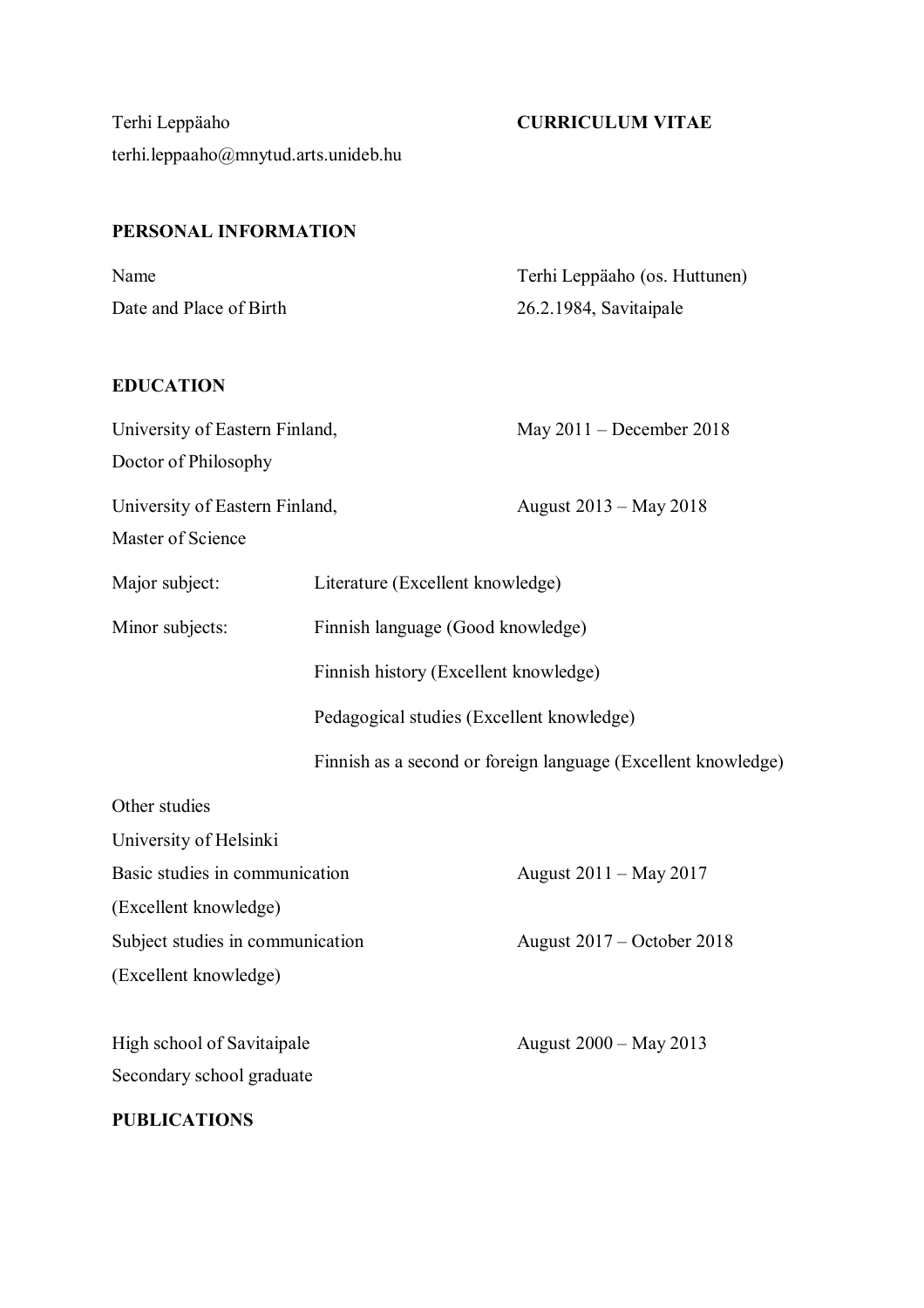Terhi Leppäaho (2018). Kiitosta kiinnostavimmalle kirjallisuudelle – Suomessa myönnettävät kirjallisuuspalkinnot ja niistä tuotettu kirjallinen julkisuus lehdistössä 1970–2000. Grano. Suomen historian väitöskirja, Itä-Suomen yliopisto. ISBN: 978-952-61-2962-4

 Best prizes for best literature. The literary prizes awarded in Finland and their written publicity in the press 1970–2000. Doctoral dissertation, University of Eastern Finland.

Terhi Nikolainen (2015): Taidetta ja sirkushuveja. Kulttuuritoimittajat uutisoimassa Finlandiapalkintoa. Kulttuurintutkimus 31 (2014): 4

Art and circuses. Cultural journalists reporting the Finlandia literary prize.

Terhi Huttunen (2008): "Me ollaan saatu olla viimeiset kymmenen vuotta aikuisia lapsia" Nuorten kaupunkilaisaikuisten identiteettien representaatiot Laura Honkasalon Tyttökerhossa. Kirjallisuuden pro gradu -tutkielma.

• "We have been adult children for the last ten years". Identity representations of young urban adults in novel Girl`s Club of Laura Honkasalo. Master`s thesis, University of Eastern Finland.

### **ACADEMIC ACTIVITY**

Palkitut kirjat, XXVI Kirjahistoriallinen seminaari, Helsinki 22.4.2016 (pyydetty puhuja).

• Awarded books, XXVI Literary history seminar (requested speaker)

Historiatieteiden valtakunnallisen tohtoriohjelman kevätkonferenssi XIV, Tampereen yliopisto 21.5.2012 (esitelmän pitäjä)

• Conference of Historical sciences for doctoral program (requested presenter)

Historian jatkokoulutusseminaari, Itä-Suomen yliopisto 14.2.2012 (esitelmän pitäjä)

• Doctoral seminar (requested presenter)

Metodifestivaalit, Tampereen yliopisto 30.–31.8.2011 (esitelmän pitäjä)

• Seminar of Methodology (requested presenter)

### **WORK EXPERIENCE**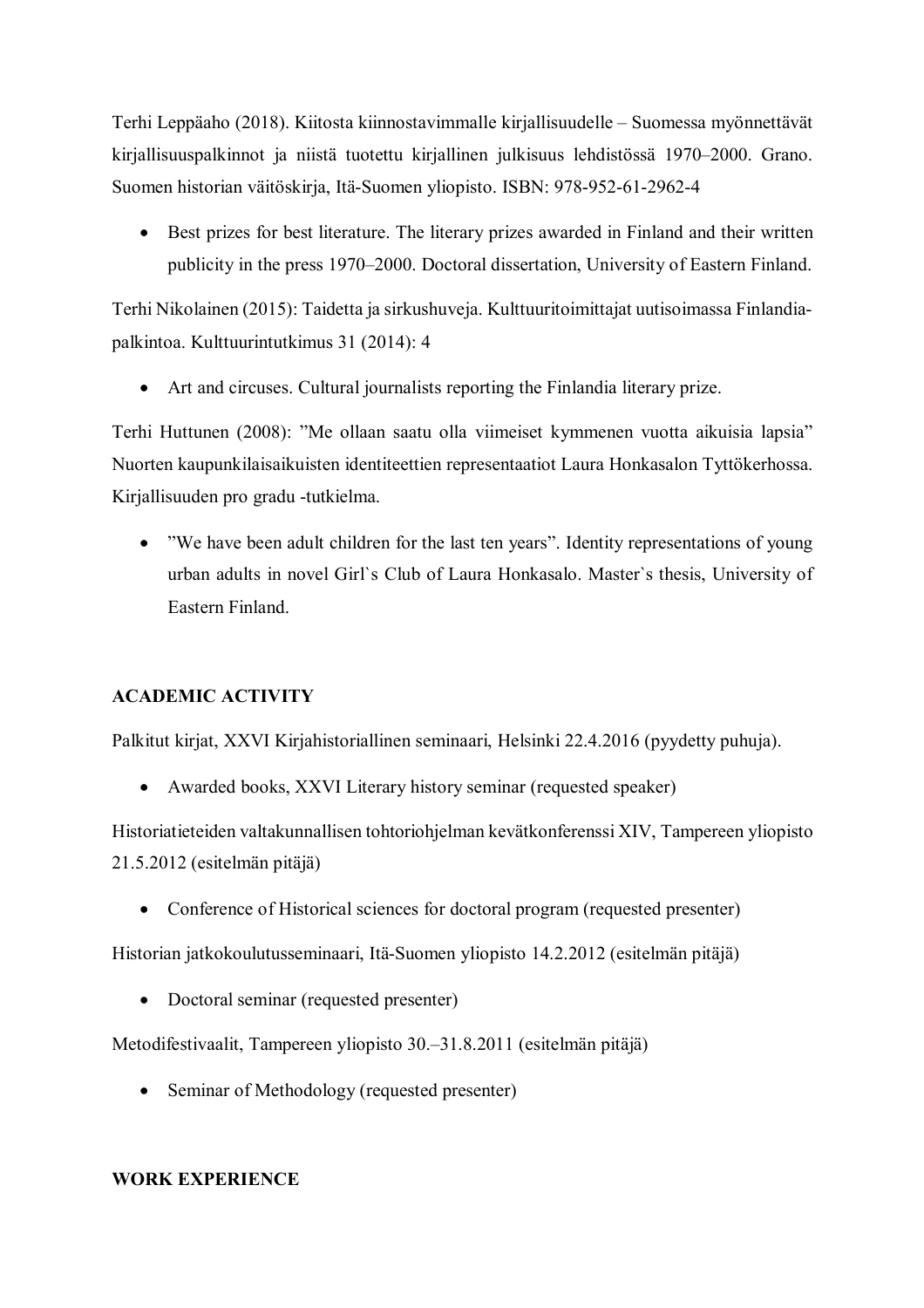# **University experience**

| University of Debrecen                                                                  | August 2021 - Ongoing         |  |
|-----------------------------------------------------------------------------------------|-------------------------------|--|
| Faculty of humanities                                                                   |                               |  |
| Finnish language lecture                                                                |                               |  |
| University of Eastern Finland                                                           | October 2016 - January 2021   |  |
| Department of Geographical and Historical Studies                                       |                               |  |
| Lecturer and training course leader                                                     |                               |  |
| <b>Adult training experience</b>                                                        |                               |  |
| Eiran aikuislukio                                                                       | February $2021 -$ June $2021$ |  |
| Adult subject teaching of Finnish as a second language                                  |                               |  |
| <b>High school experience</b>                                                           |                               |  |
| Viherlaakson lukio                                                                      | October $2018 - July 2020$    |  |
| Teacher of Finnish language and literature, Finnish as a second language and history    |                               |  |
| <b>Elementary school experience</b>                                                     |                               |  |
| Kalajärven koulu                                                                        | August 2020 – February 2021   |  |
| Teacher of Finnish language and literature, history and social studies                  |                               |  |
| Myllypuron peruskoulu                                                                   | August 2013 – July 2019       |  |
| Teacher of Finnish language and literature and Finnish as a second language             |                               |  |
| Sakarinmäen koulu                                                                       | August 2012 – July 2013       |  |
| Teacher of Finnish language and literature                                              |                               |  |
| Puistolan peruskoulu                                                                    | January $2010 -$ July $2010$  |  |
| Teacher of Finnish language and literature, Finnish as a second language and health     |                               |  |
| education                                                                               |                               |  |
| Espoon yhteislyseon koulu                                                               | January 2009 – December 2009  |  |
| Teacher of Finnish language and literature, Finnish as a second language and articulacy |                               |  |
|                                                                                         |                               |  |

(expression skills and theatre)